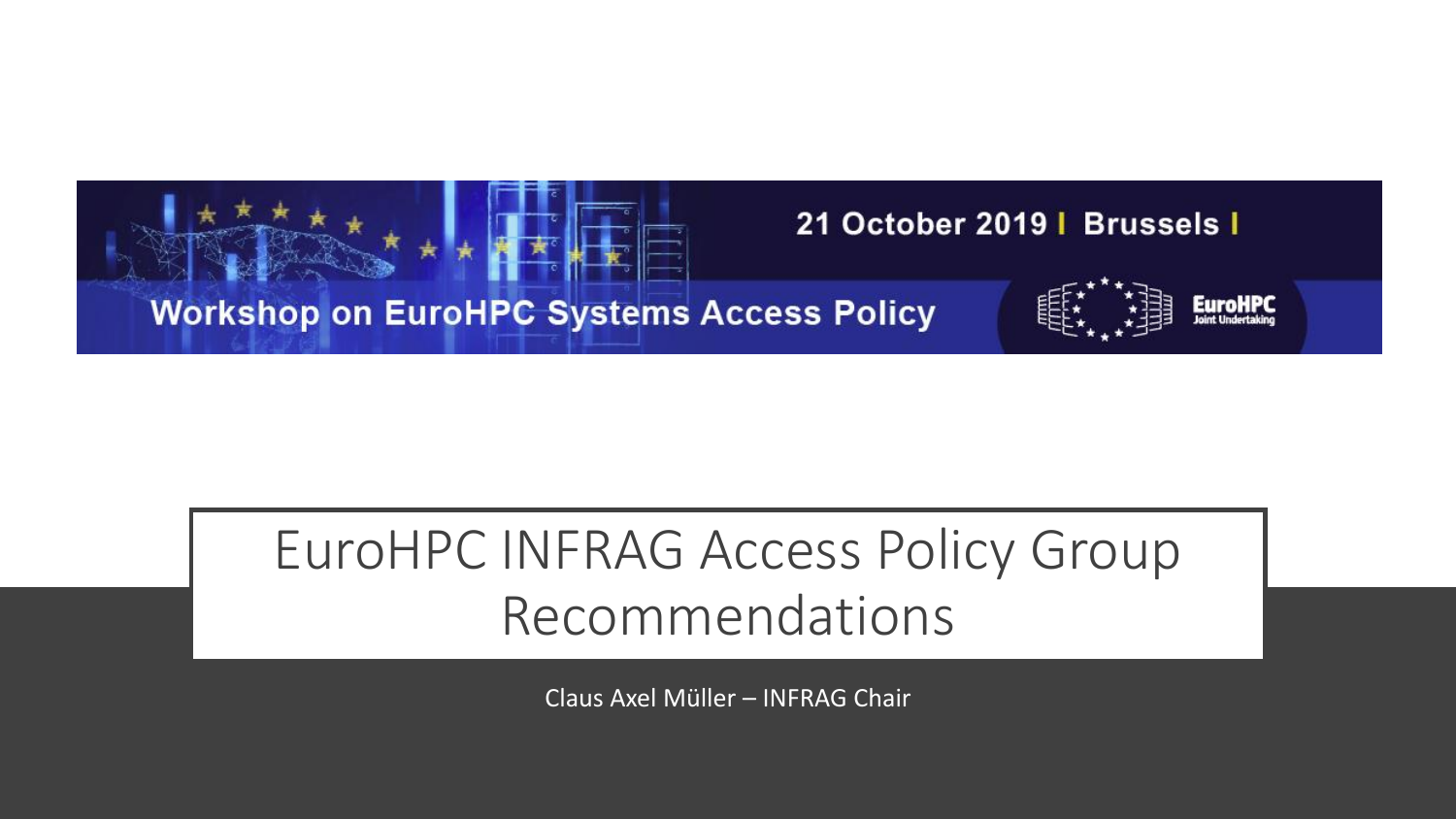# EuroHPC JU – Access Policy Workshop



- **10:00 – 10:30** Registration and Coffee
- **10:30 – 10:45** Welcome and Scope of the Workshop *Dr. Claus Axel Müller*
- **10:45 – 11:00** EuroHPC State of Play *Dr. Gustav Kalbe*
- **11:00 – 11:45** Presentation of Access Policy WG Work and Recommendations *Dr. Sergi Girona*
- **11:45 – 12:30** Round Table
- **12:30 – 13:00** Summary and Closing Remarks

**13:00 – 14:00** Lunch – *by invitation only*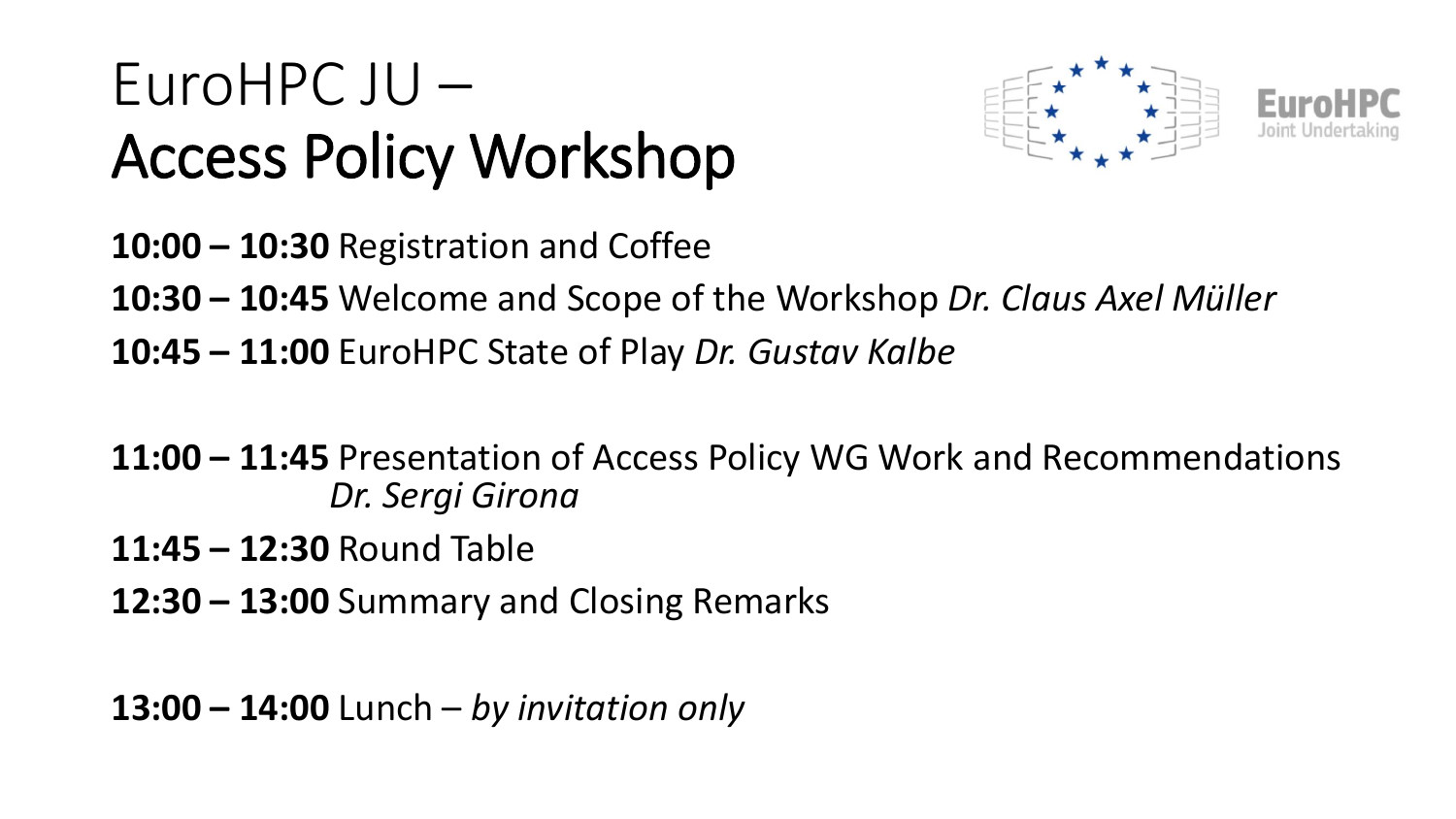# The INFRAG Group - Members





| Claus Axel Müller (Chair) | <b>GCS</b>      | Germany            |
|---------------------------|-----------------|--------------------|
| Sinéad Ryan (Vice-Chair)  | <b>TCD</b>      | Ireland            |
| Sergi Girona              | <b>BSC</b>      | Spain              |
| Sanzio Bassini            | <b>CINECA</b>   | Italy              |
| Branislav Jansík          | IT4Innovations  | Czech Republic     |
| Minna Palmroth            | Univ. Helsinki  | Finland            |
| Norbert Meyer             | <b>PSNC</b>     | Poland             |
| Stoyan Markov             | <b>NCSA</b>     | <b>Bulgaria</b>    |
| Lene Krøl Andersen        | <b>DeiC</b>     | Denmark            |
| <b>Peter Michielse</b>    | <b>SARA</b>     | <b>Netherlands</b> |
| Zoe Cournia               | Acad. of Athens | Greece             |
| Daniel Verwaerde          | <b>TERATEC</b>  | France             |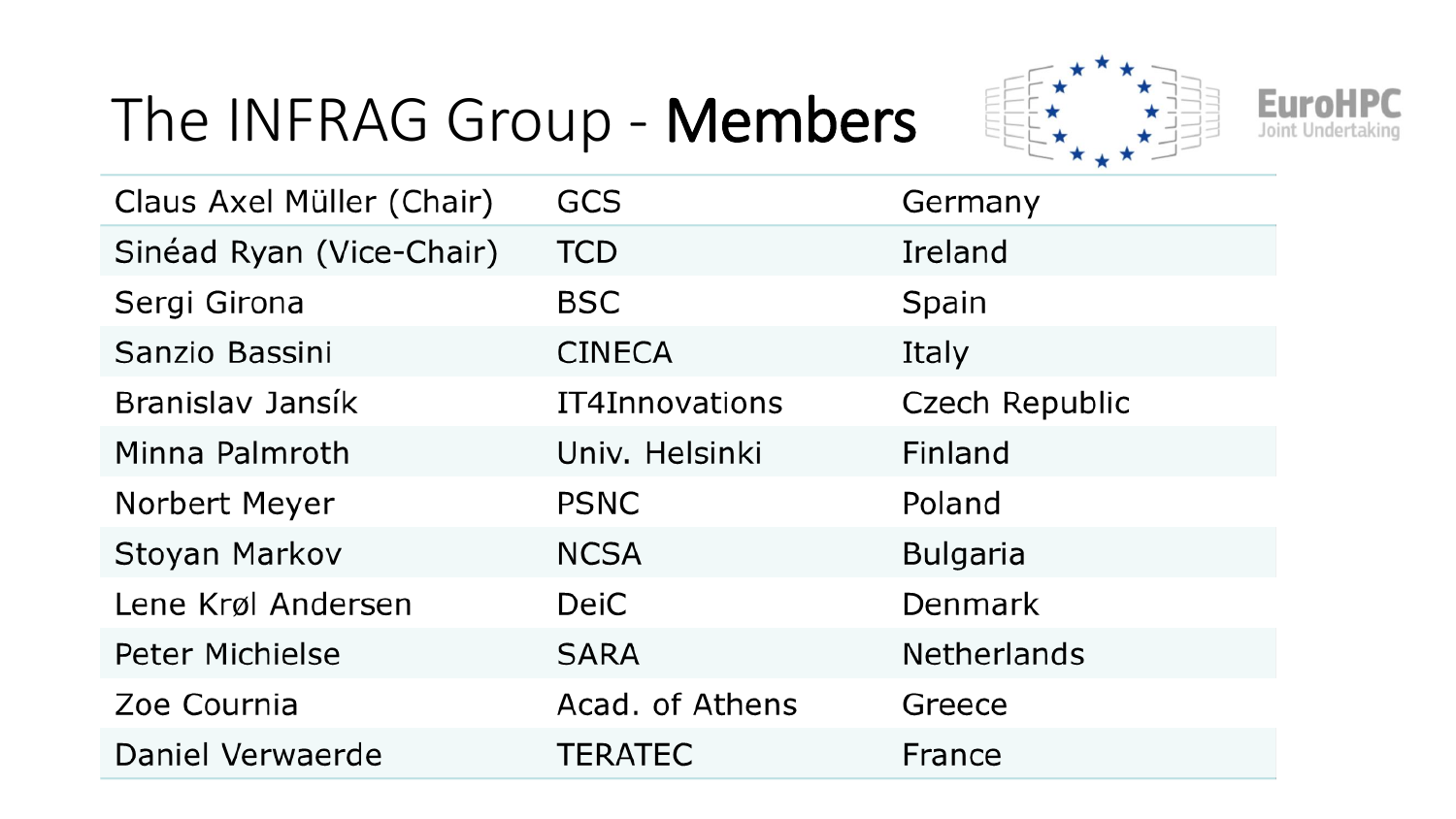# The INFRAG Group - Observers





| Philippe Geuzaine      | Cenaero           | Belgium        |
|------------------------|-------------------|----------------|
| Dana Petcu             | Uni. Timisoara    | Romania        |
| Gunnar Bøe             | Sigma2            | Norway         |
| <b>Manuel Fiolhais</b> | Uni. De Coimbra   | Portugal       |
| Jože Duhovnik          | Uni. Ljubljana    | Slovenia       |
| Herbert Störi          | Uni. Vienna       | Austria        |
| Erwin Laure            | PDC/KTH           | Austria/Sweden |
| Péter Kacsuk           | <b>MTA SZTAKI</b> | Hungary        |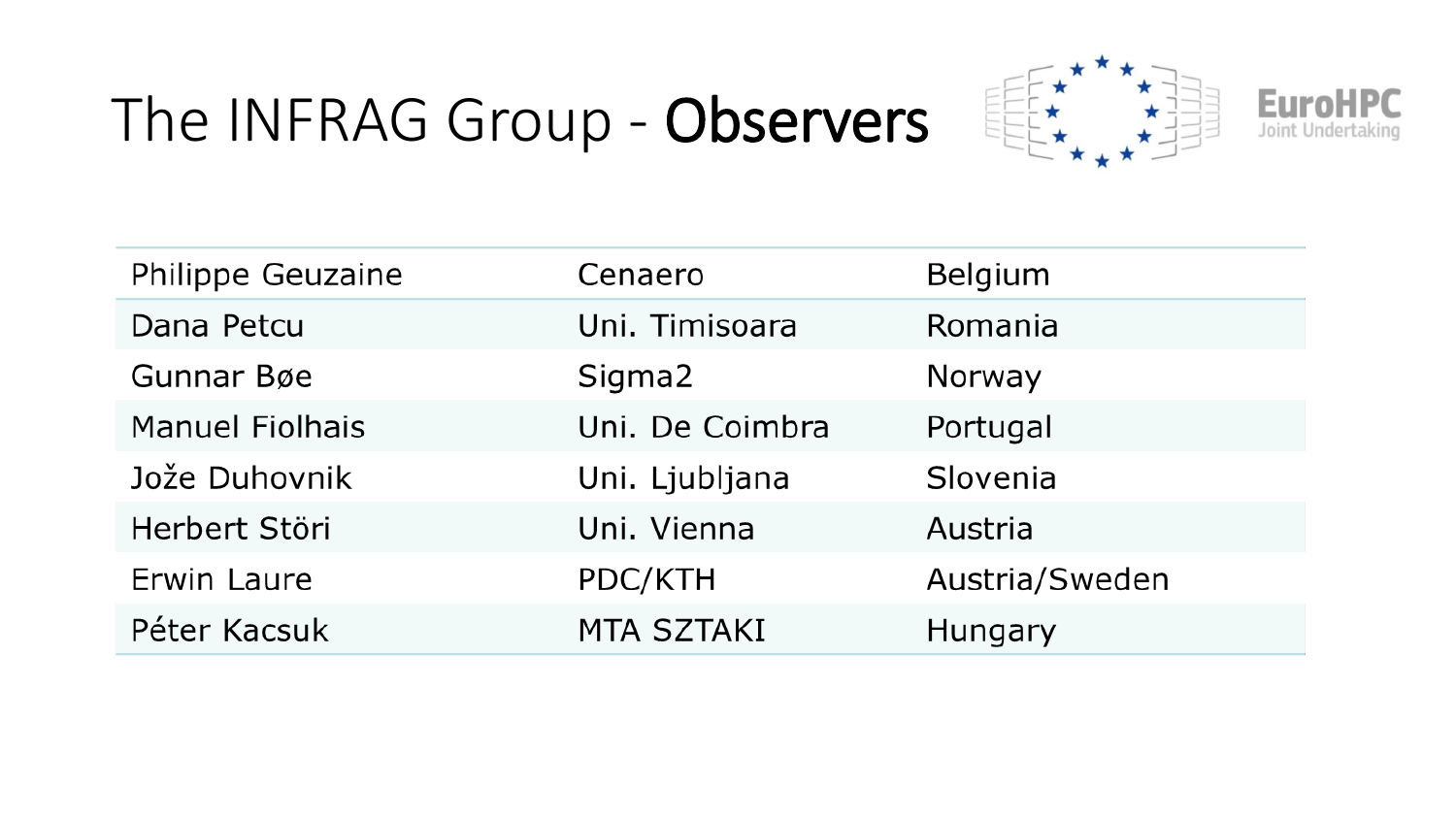#### Interest & requirements Decision making & advice Implementation

#### **Stakeholders**

(academia & industry)

- **a) Users forum**
- **Science Users**
- Users of PRACE and HPC Centres of Excellence
- Industry Users

#### **b) Technology forum**

- PRACE, GÉANT
- Tier-0 supercomputing centres
- Industry (ETP4HPC, BDVA, PPP etc.)

### **Governing Board**

**Public Members**

The decision making board

#### **Industrial and Scientific Advisory Board**

**Research & Innovation Advisory Group** (academia & industry advising on Pillar 2 activities)

#### **Infrastructure Advisory Group**

(academia & user industry advising on Pillar 1 activities)

**R&I activities**

JU funded

#### **HPC machines**

Member state-funded activities

PRACE activities

…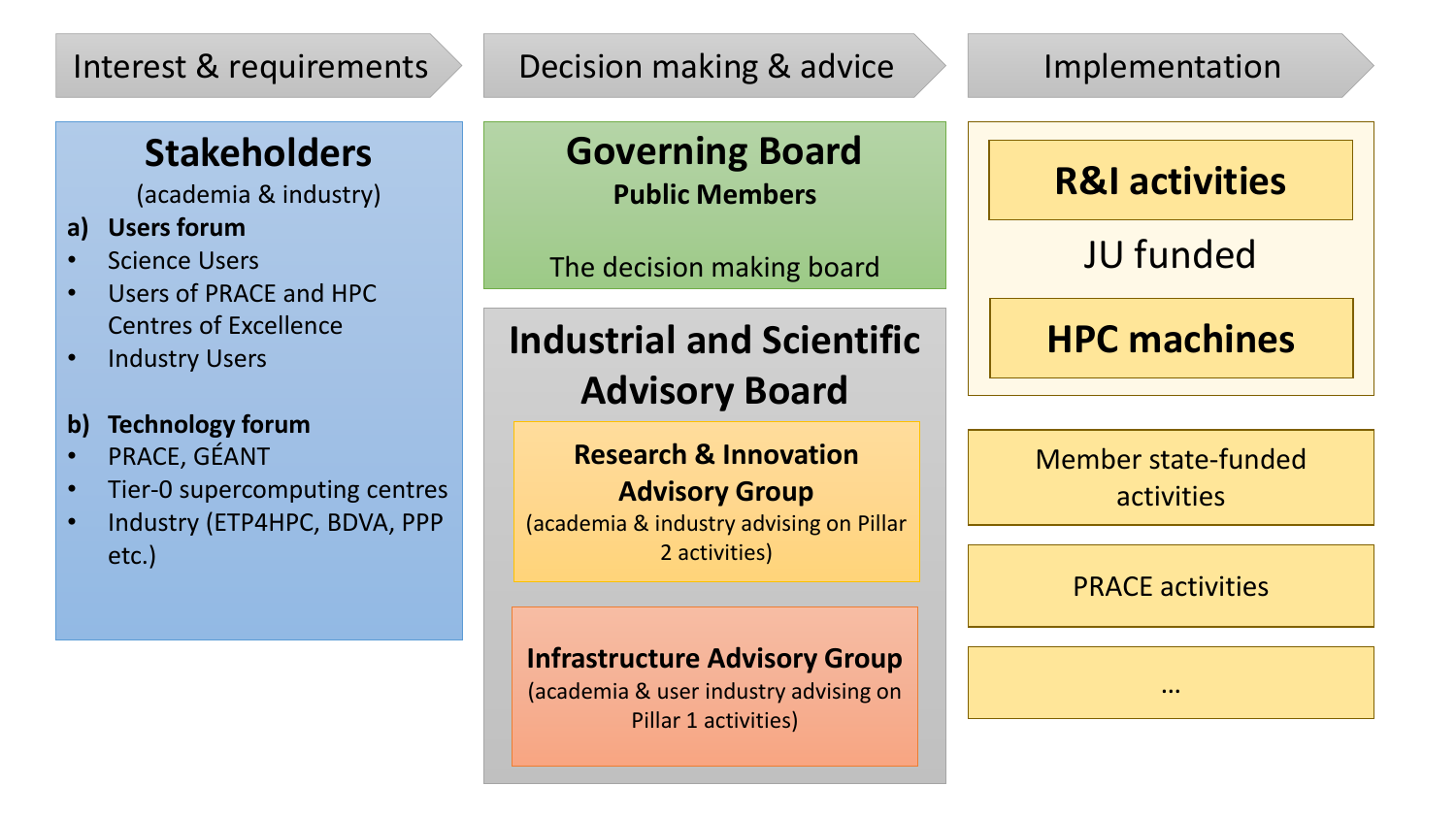# Tasks of the INFRAG



Draw up and regularly update the draft multiannual strategic agenda

- Acquisition of the petascale and pre-exascale supercomputers
- specifications for the selection of the hosting entities
- Planning for the acquisition of infrastructure
- identification of needed capacity increases
	- Types of applications
	- User communities to be addressed
	- System architectures
- Integration with national HPC infrastructures

Organise public consultations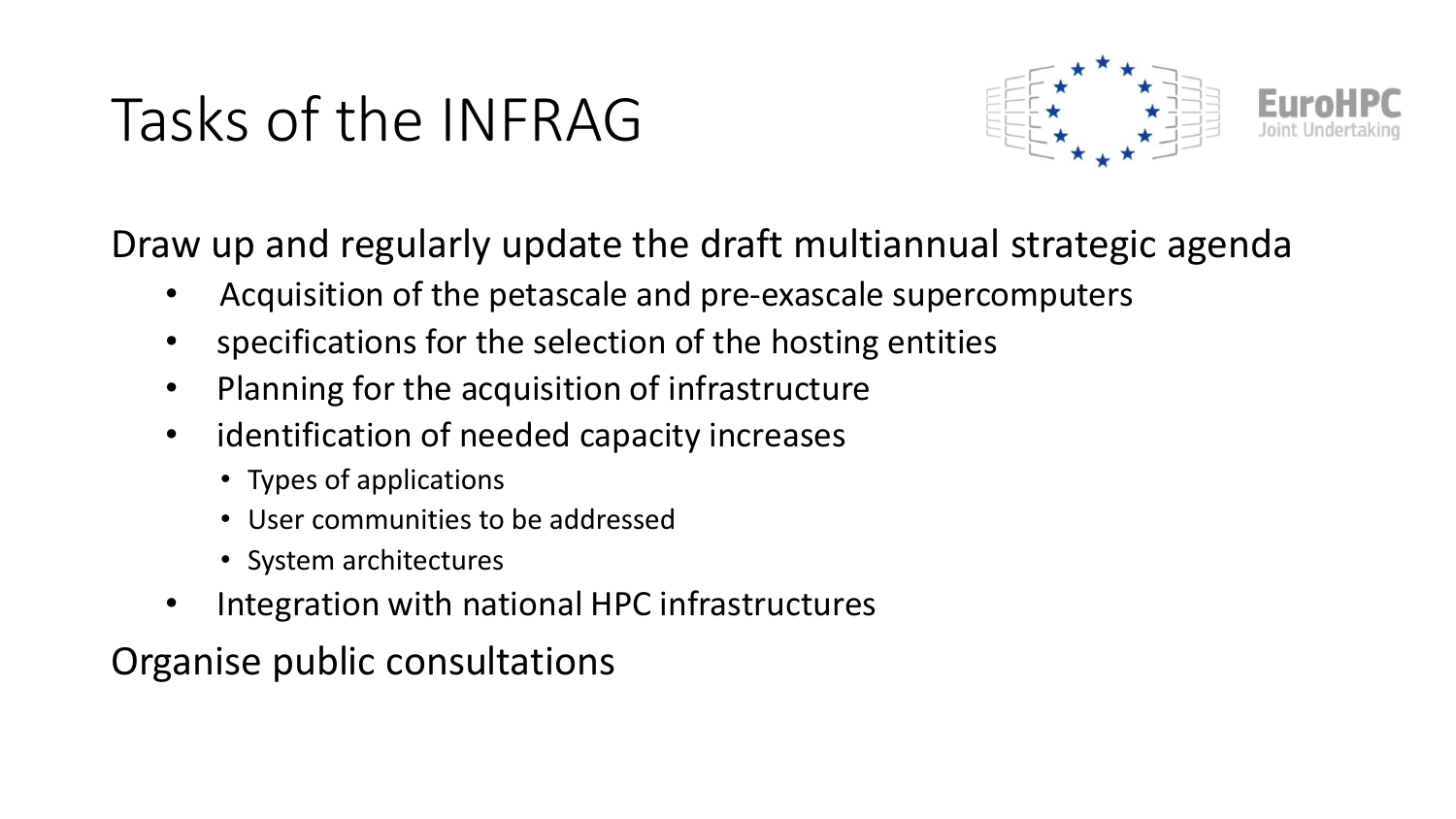

MULTIANNUAL STRATEGIC<br>ASSENDA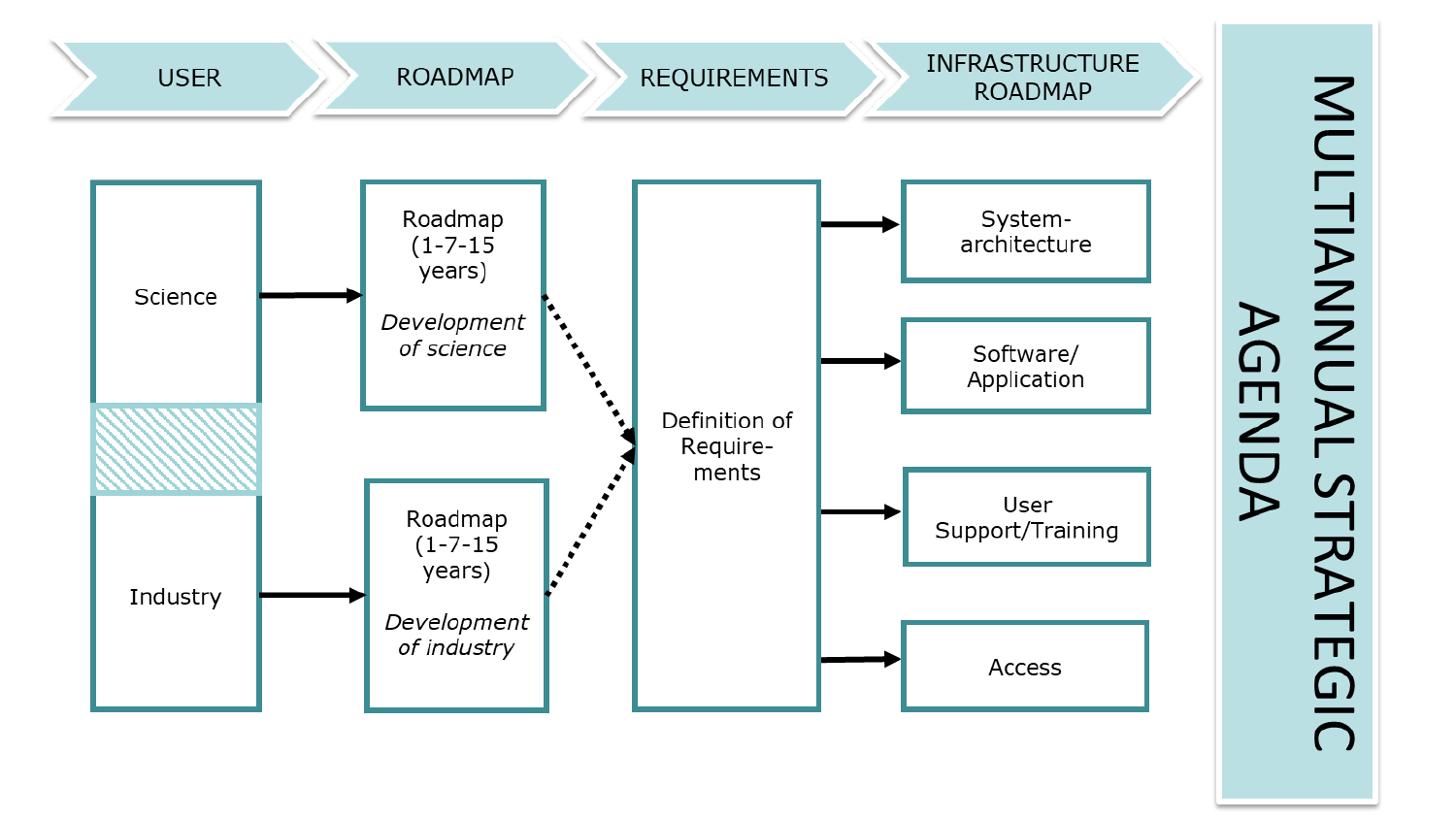# EuroHPC Joint Undertaking



**Today's focus**

- Presentation of the state of play of the INFRAG/Access Policy
- Open discussion and feed-back
- The objective is to provide a recommendation before end of November 2019
- This deadline is set to allow users to access the systems as soon as they become available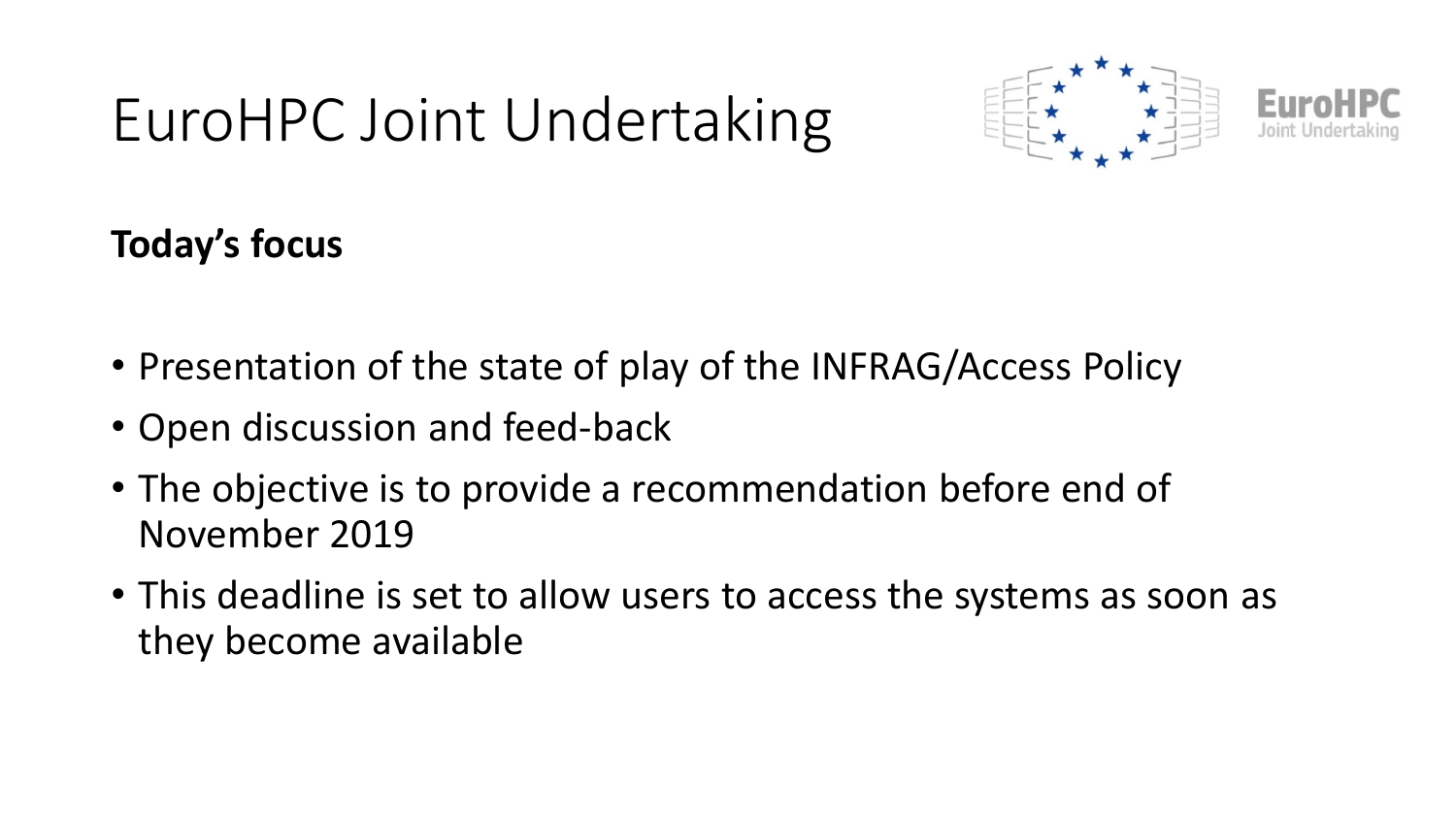# EuroHPC Joint Undertaking



**Today's focus**

- "Is your area of research and expertise supported and eligible?"
- "Are you sure that you will be able to receive resources from the new EuroHPC systems?"
- "Do you think you are prepared for the application process?"